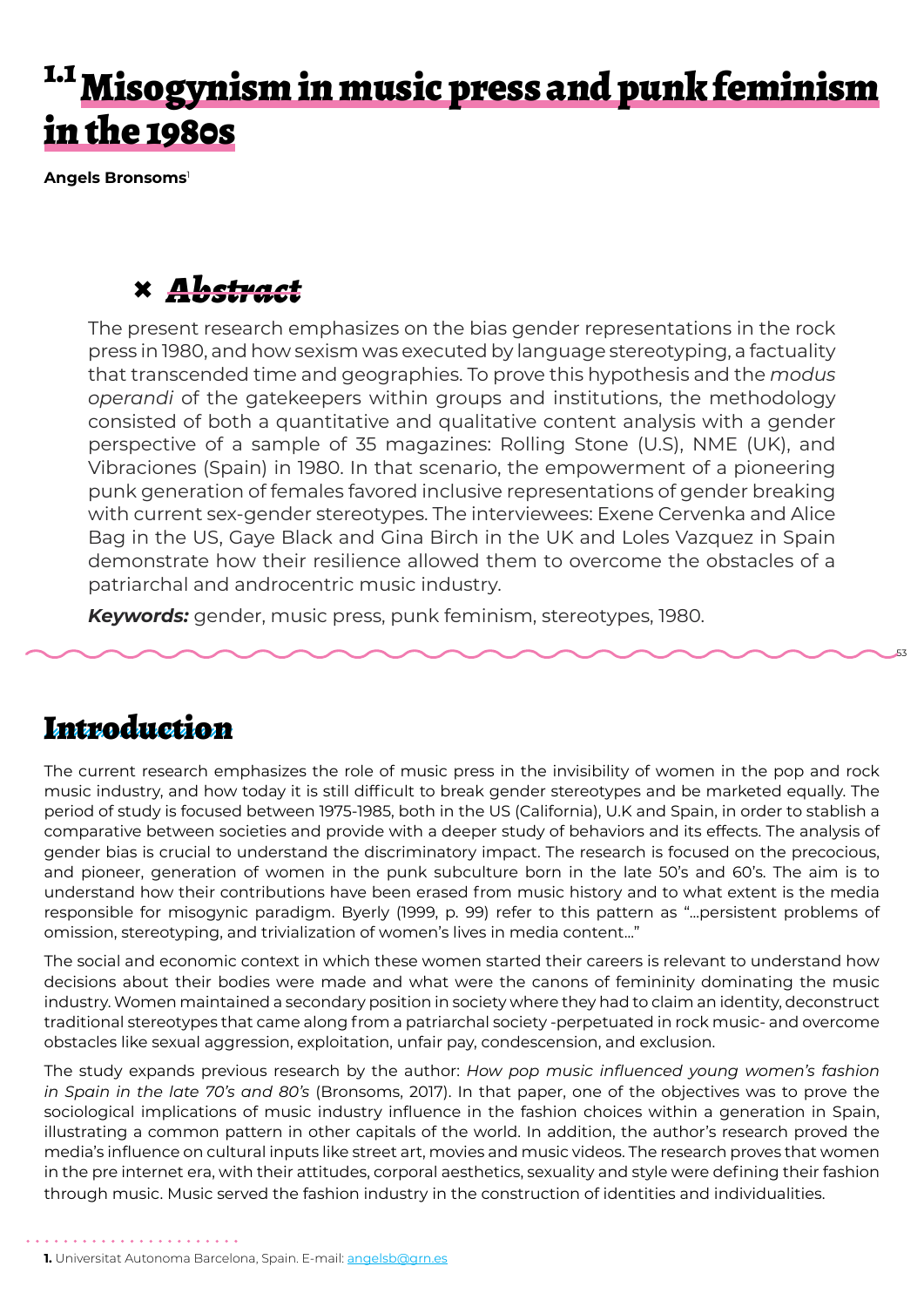Gender and music were the subject on the foundation of *Animals de rock & roll* (Bronsoms, 2007). The book is formatted as a series of interviews with key figures in the multi-formed post hippy culture in Spain. The 1970's zeitgeist in Spain introduced new artistic trends, defining how women used body aesthetics, such as hair and garment styling, to claim the glamour. That movement could not be synthesized with the reductionist slogan of sex, drugs, and rock'n'roll, because its texture was far more complex.

Both studies did only scratch the surface of a powerful and rich subject. A transformative critical thinking was shaping through learning about dress and identity. Women were learning how their body could serve as a means of communication expressing obedience or rebellion to social norms within predetermined social and cultural contexts defined by time and place.

Although the presence of women in music is an indisputable fact, the proportion of women performing live music is not representative of the number of women in the music industry or even in the world. Women's roles in the media in the 1970's were relegated to music journalism, which represented a minority, often excluded from popular discourse. The male dominated and often misogynistic media field, driven by a patriarchal society, has made the contributions of the artists in rock music invisible. "Perhaps the most common way in which journalists treat female performers is to ignore them completely" (Davies, 2001, p. 302).

The quest for more answers has become the object of study of the present PhD research.

### Theoretical framework of the research

At a theoretical level, and through the feminism theory (Millett, 2017; Hooks, 2000; Mulvey, 1975), we have positioned the subject as the main agent in the constitution of their gender identity (Butler, 2002; Lauretis, 1989), and how socially, this gender assignment, entails a series of roles and stereotypes (McLeod, 2002; Quin, 1996). The importance of dress and appearance in the subcultures was approached with an ethnological angle (Albertine, 2017; O'Brien, 2018, 2012). Leblanc (2008), debates how to reconcile the identity encoded as masculine, with the rebellion of women against gender stereotypes admitting that in the punk scene women and femininity were not entirely welcome.

There were also outlined the references in the analysis of the gender representation (Aubrey & Frisby, 2011) that allow us to provide a categorization of gender stereotypes with variables focused on visual elements and in the gaze of the interpreter and the recipient of the same. It was also revealing and fundamental the work of categorization of stereotypes carried out by the specialists in gender and communication, Franquet, Luzón and Ramajo (2007) as well as Lagarde (1996):

*\*This perspective recognises the diversity of genders and the existence of women and men as an essential principle in the construction of a diverse and democratic humanity. The gender perspective gives a different name to known things, makes hidden facts evident and gives them other meanings. (Lagarde, 1996, p. 13).*

The sources considered included Indicator's Manual (GISM) prepared by UNESCO (2014) to evaluate the sensitivity in media content which cites the media as responsible for the opinion formation about gender equality and gender-based stereotypes. Other sources included the *Manual sobre Género en la investigación*  (European Commission, 2009)<sup>2</sup> and *The Sager Guide, Sex and Gender Equity in Research* (Heidari, et al., 2016)<sup>3</sup> prepared by the Committee of Gender Policy of the European Association of Science Publishers.

The chosen literature has provided the framework to illustrate the role of media as gatekeeping<sup>4</sup> actors in framing and excluding women's participation. "Gatekeepers are those who, very often, mediate not just between artists and audiences, but between artists and opportunity" (Hooper, 2019, p. 137). The herstory of women in music journalism and photography helped to fulfill the blanks and reinforced the argument that feminist empowerment and their struggle was crucial to vindicating the right of women to be present in the music discourse.

**4.** Gatekeeper is used in communication to name the person, group or institution that has control over the information and, therefore, it has the ability to decide what is published or broadcast, in what form and in what quantity. In press this figure is represented by the director and editors-in-chief. jefes. https://www.marketingdirecto.com/diccionario-marketing-publicidad-comunicacion-nuevas-tecnologias/gatekeeper

**<sup>2.</sup>** Available at: https://www.csic.es/sites/www.csic.es/files/manual\_de\_genero\_en\_la\_invesigacion.pdf

**<sup>3.</sup>** Available at: https://researchintegrityjournal.biomedcentral.com/articles/10.1186/s41073-016-0007-6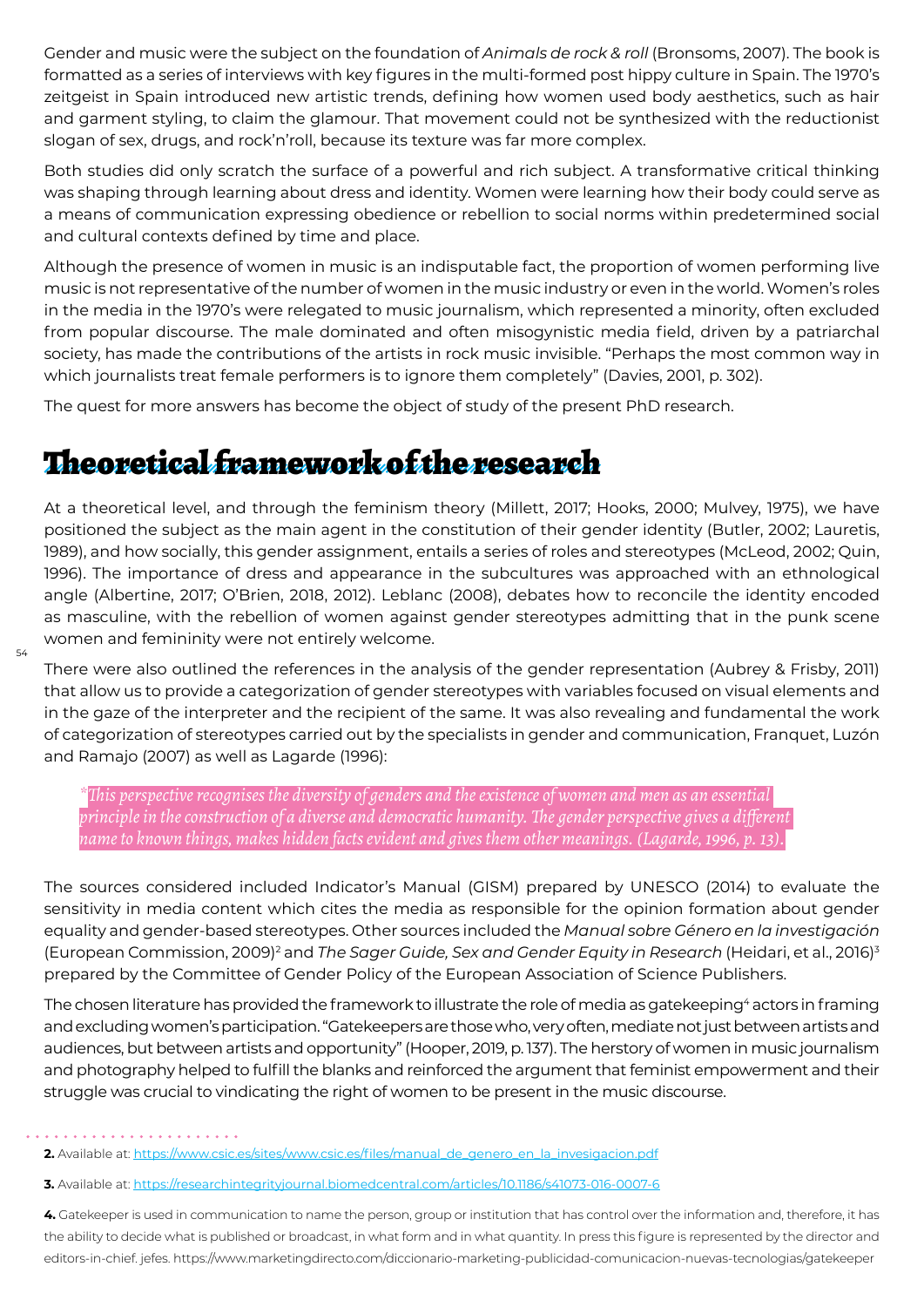### Methodology: objective, hypothesis and research questions

Media imposes certain ideological and exclusion frames, deriving, in the case of women, in a concealment of their contributions and the consequent invisibility in the history of music. The mechanisms and strategies to legitimize this messages of the media, as socializing agents-builders-reproducers of meanings, discourses, and stereotypes, we use the terms agenda setting and framing. These messages, apparently natural, are encoded and elaborated carefully crafted constructions, leaving nothing to chance. The media, as Orozco (1994) states, acts as a mirror, a window, and a construction of the reality but they also mediate, since they are systems of signs that must be read critically, instead of reflections of a reality that as an audience we must accept.

We have approached the object of study with a gender perspective based on a quantitative and qualitative content analysis of three of the most iconic music publications in each country in the year 1980. At the same time, a political and social context of the era of study 1975-1985 in the U.S, U.K and Spain, was also stated.

Rolling Stone (U.S.), NME (U.K.) and Vibraciones (Spain) were chosen for this analysis. The criteria adopted on the choice of publications was determined on the personality, fashionableness and contemporary ideology of the magazines.

In brief, the content analysis helped us to categorize the presence-absence of women in rock music discourse and was the principle to substantiate the following hypothesis.

H1: The responsible in women's discrimination of the mainstream music were the gatekeepers. The methodology adopted to support such assertion was a quantitative analysis of texts and images of the sample of 35 music magazines segmented by journalistic genres. Ex: report, interview, record review, concert review, as well as a qualitative approach in order to reinforce with examples the extent of the manipulation performed over the creativity of the female artists.

H2: Gender bias enacted by the music press was proved by the analysis of stereotypes. Stereotypes are the frames of reference that the music press has established to spread its hegemonic socializing-constructorreproducing discourses of meanings. A specific method for the measurement of stereotyping in images and text was designed taking in consideration variables: vicarious mentions, females portrayed predominantly individually, in a group, in a small picture on a record sleeve. It was also considered if they were depicted passively, objectified, fragmented, or if their faces were purposely hidden, or represented with eyes shut, emphasizing aspects of their public or private life.

55

A comparative analysis of the presence and prominence of the artists was also taking in consideration. Finally, all the entries were registered by journalistic authorship as well as comments and remarks that were to be analyzed.

H3: The interviews proved how resilience helped punk women fight and oppose the press exclusion driven by gatekeepers who boycotted their careers and goals.

A qualitative analysis of the opinions of 5 female players of the pioneering punk subculture was carried out to corroborate how their feminist empowerment endured them to overthrow barriers and demolish the gender stereotypes in a patriarchal and androcentric music industry.

In the selection of the participants three criteria were established: gender, validity of their activity during the punk movement (1975-1985) and geographic location.

At the same time four axes were purposely chosen to apprehend the magnitude of the discrimination:

- *\* Details about the context of the beginning of his career*
- *\* Equal opportunities and visibility of their music*
- *\* Obstacles in the performance of their career*
- *\* Identity and empowerment*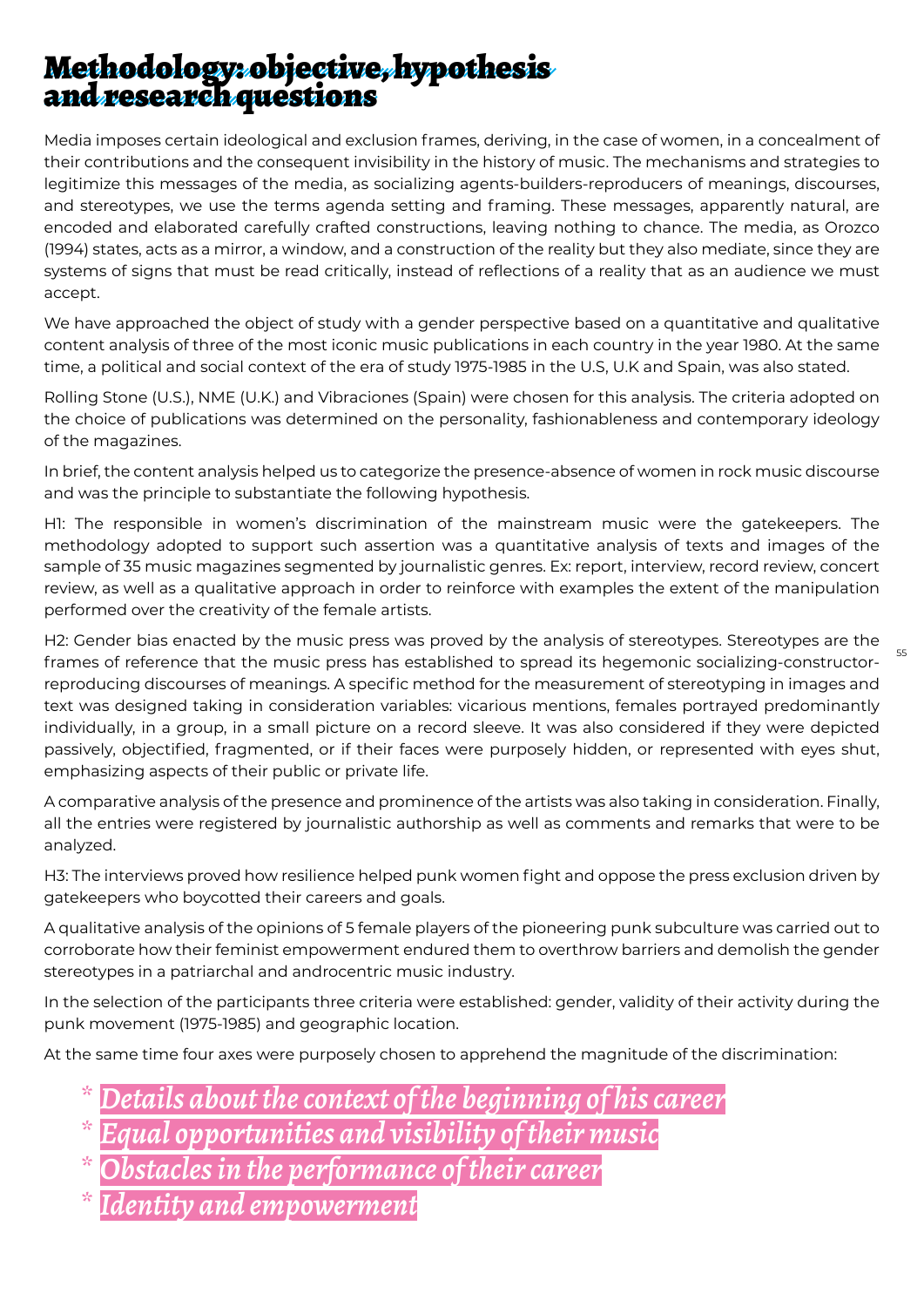The interviewees are the following:

- **×**Exene Cervenka, 1956 co-founder of X in Los Angeles in 1976.
- **×** Alice Bag, 1958 co-founder of The Bags in Los Angeles in 1977.
- **×** Gaye Black, 1956 Bass player The Adverts (1978-1979) in the U.K.
- **×** Gina Birch, 1955 Co-founder of The Raincoats in 1977 in the U.K.
- **×** Loles Vázquez, 1965 Founder of Las Vulpes in Spain in 1982.

#### Results

The interviews, as a qualitative method, have allowed us to justify how the music press, and the industry, tackled the female artists in the punk genre based on the lack of visibility and prominence they have obtained in mainstream magazines. Drawing upon direct sources has allowed us to measure the ostracism applied to this music genre. The ethnographic task of recover the life-stories of those five female punk musicians, in the three different countries during this period, will reveal us how they turned their personal struggles into a political movement. The interviewees testify to the importance of this pioneering scene and how their feminist empowerment and their resilience allowed them to overcome the obstacles of a patriarchal and androcentric music industry.

Alice Bag was the singer and founder of The Bags in Los Angeles in from 1977 till 1981. She is considered a pioneer of the California punk scene. Her real name is Alicia Armendariz and she was born in Los Angeles in 1958. Armendariz, self-managed her career and confronted gender stereotypes identifying with the queer movement and the Mexican cultural identity. She defines herself as a philosopher, writer and documentarian from the punk scene<sup>5</sup>.

Punk in its origins was not sexist, it entailed a period of opportunities enshrined diverse and unapologetic genre<br>representations, but when these voices reached the mainstream channels, they were progressively erased as co-creators of the punk scene. Being a feminist was an empowering motive encouraging many young women to make their way as professionals within the music industry.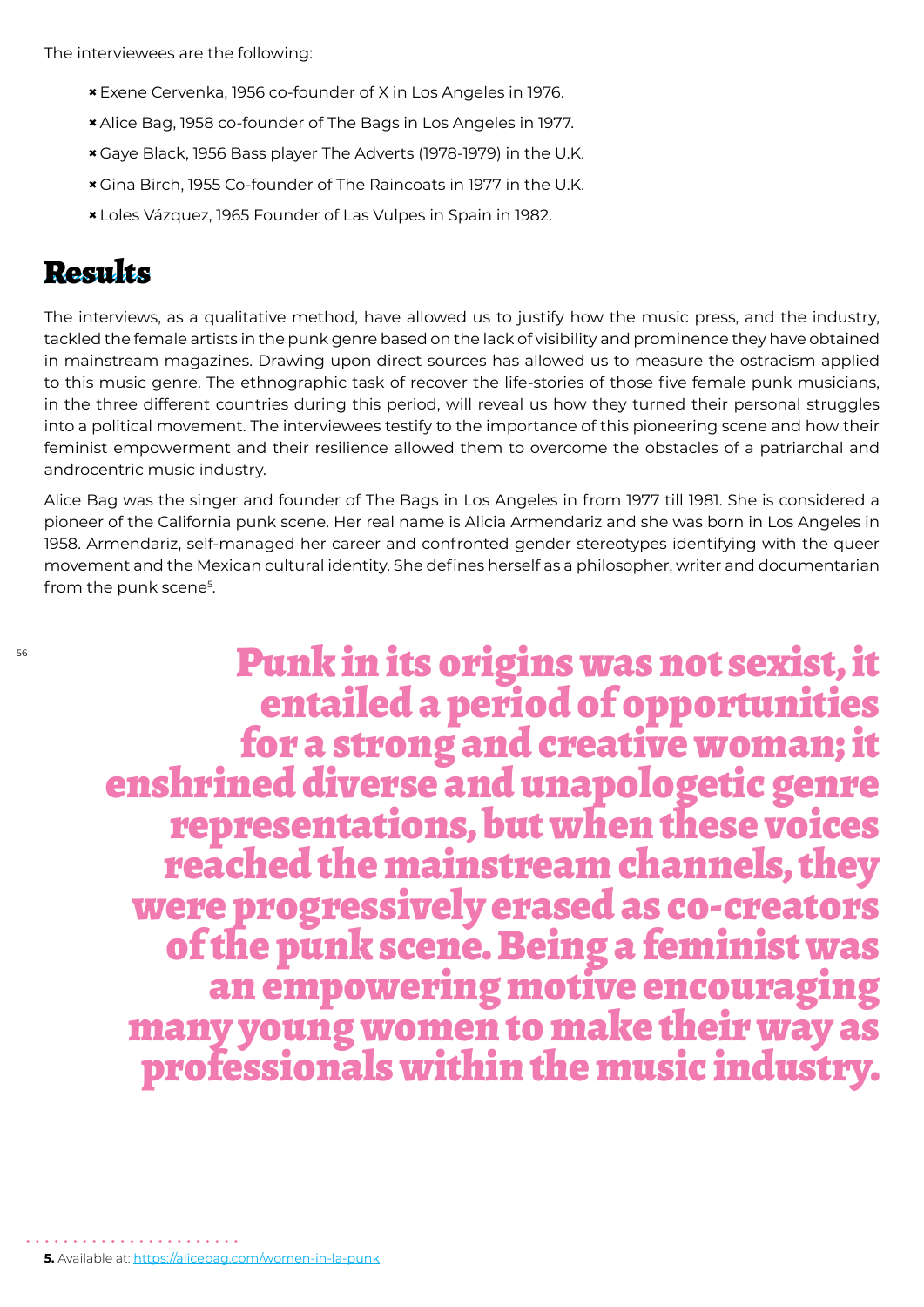Exene Cervenka was born Christene Cervenka in 1956 in Chicago and founded the punk rock band X with John Doe in Los Angeles in 1976. She is a singer, composer, guitarist and poet. Rolling Stone awarded their album "Los Angeles" # 24 of the 100 best albums of the 80's and #286 among the 500 of all time. Cervenka had a successful career influencing widely other musicals styles like punk rock or folk-rock. Her lyrics are considered contemporary poetry books. Cervenka has created other bands: *The Knitters, Auntie Christ, The Original Sinners* and she still active with her band X.

#### **In her opinion:**

*\*The Californian punk scene was a group of very independent rebels. Exene did not feel objectified because she did not represent a model of a sexualized woman. Conciliation of career and motherhood compatible led to feelings of guilt due to the idealized perception of motherhood in a patriarchal society. In her opinion, the feminist label was a condition that created certain discomfort with her tribe.* 

Gaye Black was born in Bideford (U.K.) in 1956. She is considered one of the first female icons of the punk rock era for her role as bass player in the British band The Adverts founded in 1976. The pressure of the press made her abandon her professional career in 1979. Gaye Black was trained in graphic design, became a manager in social services and today she is a painter.

*\*Punk was a mentality, 'a way of being in the world'. The sexist business cultures of the music industry, the gatekeepers, tampered with her aspirations causing her to abandon her career. Gaye Black evokes a non-identification of the feminine gender. These alternative punk femininities boycotted the conventional male gaze stereotypes and replaced them with more androgynous representations, promoting the normalization of new, more inclusive gender identities.*

in the 1990 for being the opening act for the group Nirvana and recording an album. Birch is a composer and  $^{-57}$ Gina Birch was born in Nottingham (U.K.) in 1955. She was the bass player and founder with Ana da Silva of the postpunk female band The Raincoats, in the UK in 1977 till 1984. Her band gained visibility and recognition back filmmaker, producer, author of video installations and painter. She has directed 'She punks', a documentary that brings together more than 20 female pioneers of the punk scene.

*\*Punk recognized their peers by sharing an unmistakable sense of community, commitment and belonging to their tribe in which women felt protected and empowered to carry out their professionalization in a more inclusive environment: 'it was a clan brimming with creativity, anarchy, ideas and courage'. The inclusion of women in punk did not reach all levels of the industry or the media.*

Loles Vázquez is from Bilbao (España) and was born in 1965. She was the singer, bass player and founder of the first Spanish all-female punk rock band Las Vulpes in 1982 dissolved in 1985. They were stigmatized for the scandal and court case of the performance of the song 'Yo quiero ser una zorra' back in 1984. Her work as a pioneer has not been recognized. Loles holds a Degree in Tourism, and assistant to Nursing, she still musically active and defines herself as self-taught. Currently she prepares a book with music

*\*Nothing was going to truncate my will to express myself musically and creatively, it was not a question of gender, of virtuosity or skill but commitment. The exclusion of the patriarchy of rock and the stigmatization she suffered forced her to abandon her career. Women in the music sector had to negotiate gender norms, confront the glass ceiling, and be condemned to subordination and concealment of their cultural production.*

### Conclusions

The total words in the three magazines accounted: 1,211,545 and the total of photographs published in 35 magazines 1,887. The percentage of women words accounted for only 151,533 (12.5%) and the photographs amounted to a 16%.

The answers of the interviews have offered conclusions in line with the starting hypotheses: gender bias executed by the gatekeeper in mainstream music press favoring women's discrimination, boycotting their